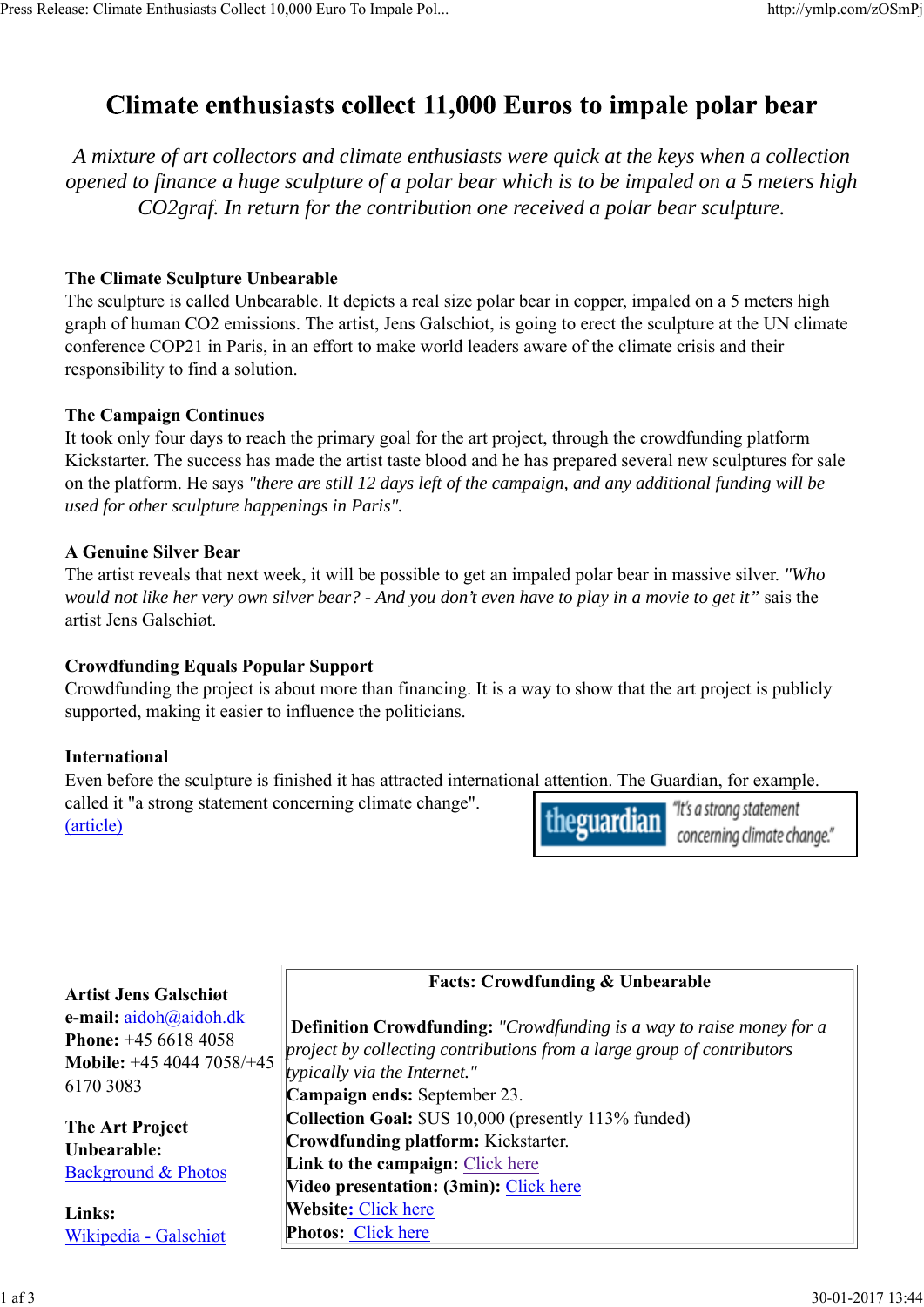Portrait of the sculptor CV (PDF) To Galschot website